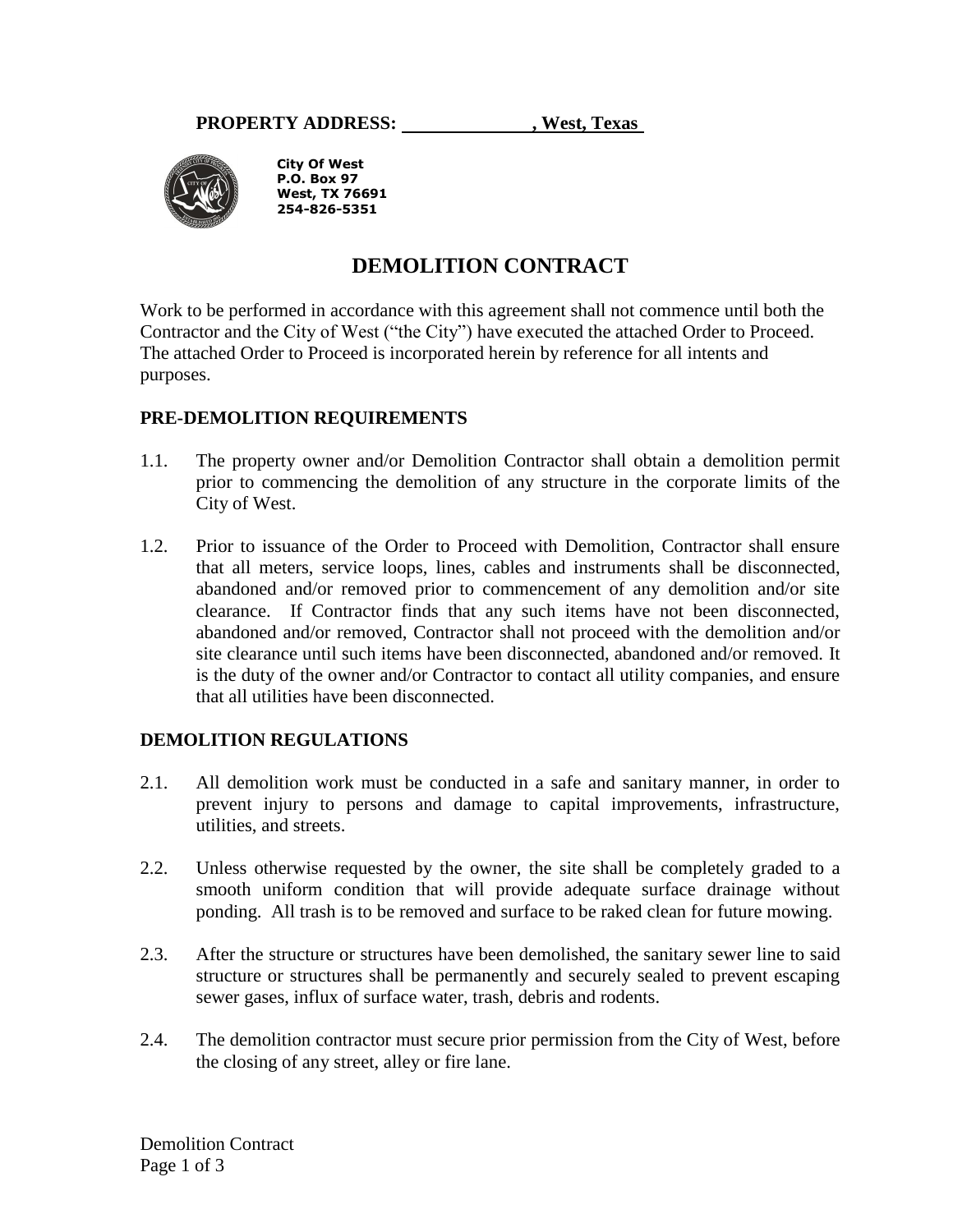- 2.5. All material the owner does not wish to retain shall be completely removed from the demolition site.
- 2.6. It is the contractors' responsibility to provide adequate equipment for demolition and removal of all debris from the demolition site. Contractor will mitigate dust control during demolition, and is responsible for providing all water used in the demolition, and must ensure that adequate water is available before commencement of demolition.
- 2.7. The contractor is responsible for any and all damage by employees or equipment to curbs, gutters, inlets, walks and streets within a public right-of-way.
- 2.8. Cleaning, stacking and sorting of materials for salvage will be permitted on demolition site
- 2.9. The contractor shall be responsible for properly disposing of any or all asbestos, or other hazardous materials encountered during the demolition of a structure(s). All state laws concerning handling and disposal of hazardous materials must be strictly followed.
- 2.10 The contractor shall properly dispose of all debris from a demolition site at its own cost.

## **CONTRACTOR:**

Address:

Phone:

Date Signed:

Demolition Contractor Signature

Printed Name of Contractor

Print Name:

#### **CITY OF WEST**

By: Date Signed:

Print Title:

Demolition Contract Page 2 of 3